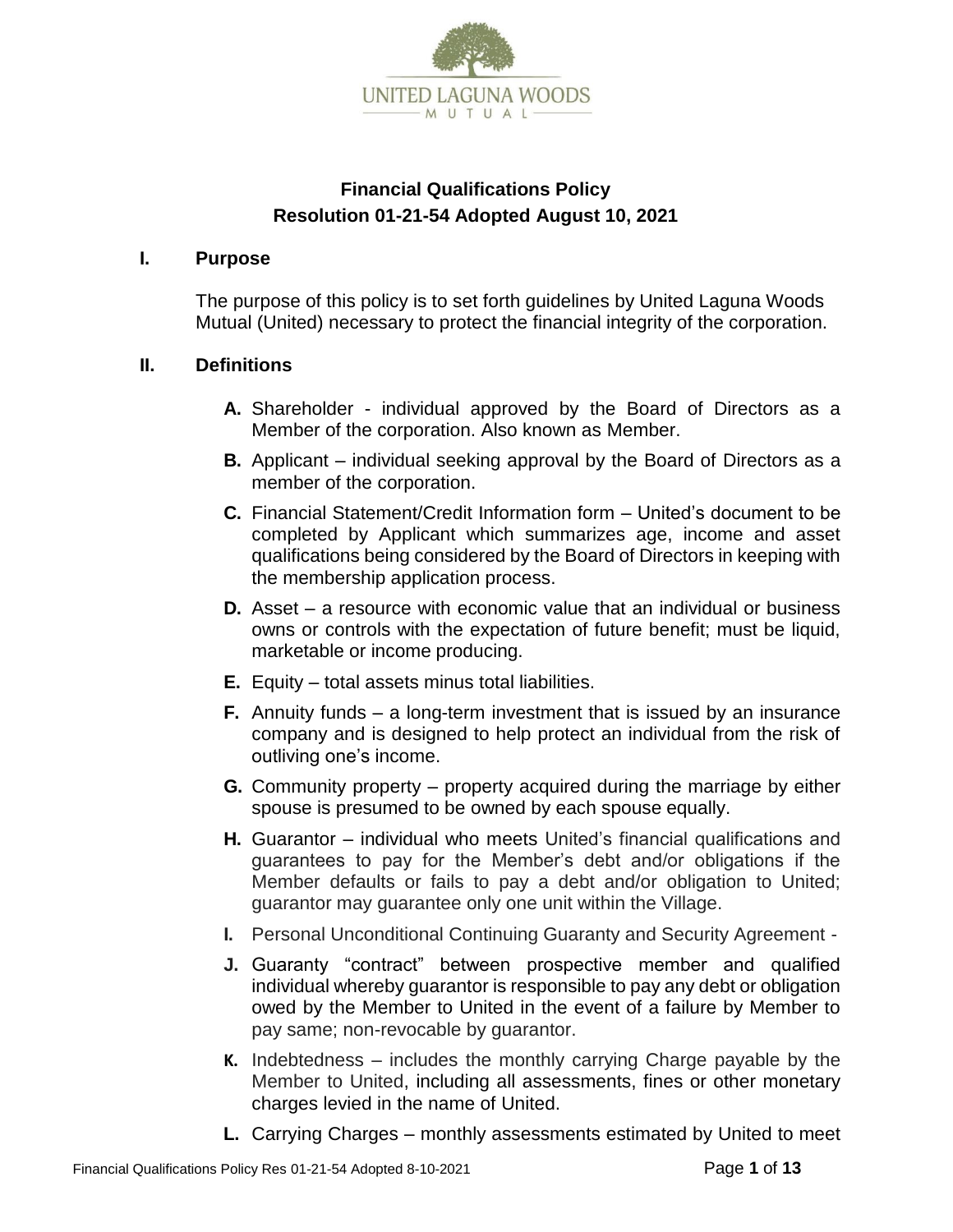

its annual expenses, including but not limited to operating expenses, management and administration, property taxes, insurance, utilities, reserves, and repair and maintenance.

- **M.** Uniform Commercial Code (UCC) filing provides for the filing of certain financing statements and other lien documents. Filing with the Secretary of State's office serves to perfect a security interest in named collateral and establish priority in case of debtor default or bankruptcy.
- **N.** Interim Dual Membership Agreement a "contract" between a Member and United which allows the Member to temporarily own two co-ops.
- **O.** Community Rules the Articles of Incorporation and Bylaws of United, the Occupancy Agreement, and any rules and regulations adopted by United. Any reference to the "Governing Documents" shall, for purposes of this Policy, be deemed a reference to the Community Rules set forth in this definition.
- **P.** Member any person entitled to membership in United.

#### **III. Conditions**

All applicants shall submit the most recent year's federal income tax return, signed and dated, including Schedules A and B, in addition to other verification documents. If income is derived from an owned business, the appropriate business tax schedules and a profit and loss statement are required.

Where there is more than one prospective Shareholder, income and assets can be calculated collectively, if each is eligible and intends to reside.

Membership applicants to United are required to submit a completed Financial Statement/Credit Information form, together with satisfactory verification of identity, income and assets.

## **A. ASSET REQUIREMENT**

The prospective Shareholder shall submit satisfactory verification of assets equal to the purchase price of the Unit plus \$125,000. NOTE: Applicants who own multiple properties must demonstrate total assets exceeding total mortgage obligations. Prospective transferees (i.e., outside escrow) are required to demonstrate a minimum asset base of \$125,000 only.

- 1. Acceptable assets will be those that are considered to be liquid, marketable or income producing. Only aged accounts (180 days) will be considered. Acceptable assets include, among others:
	- a. Equity in U.S. residential property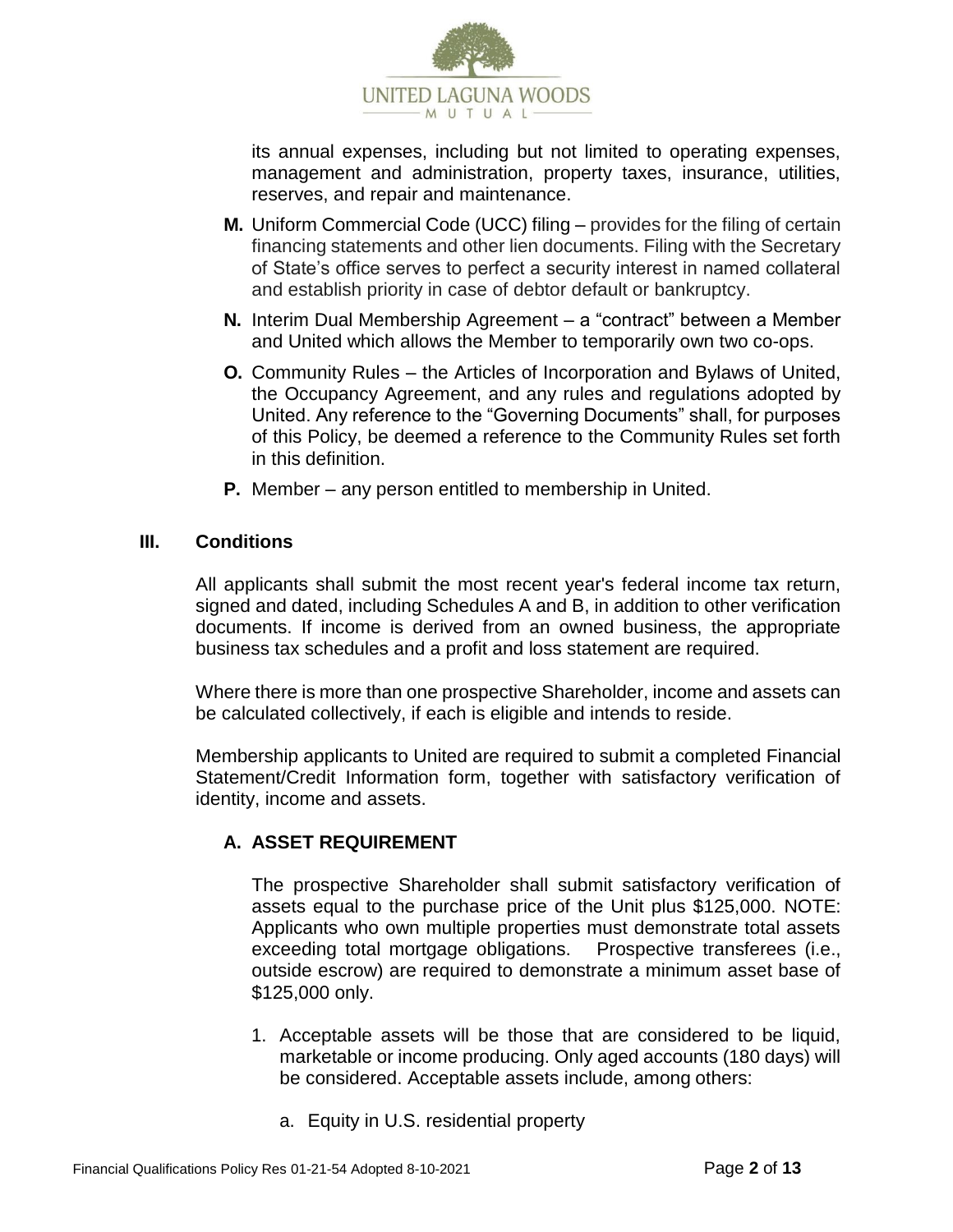

- b. Savings accounts in U.S. financial institutions
- c. Cash value life insurance
- d. Certificates of deposit, money market accounts in U.S. financial institutions
- e. IRA, SEP, 401(k) and Keogh accounts
- f. US, state or municipal government bonds valued at current market prices
- g. American traded investments (NYSE, Amex, OTC, NASDAQ, etc.) valued at current market prices
- h. Mortgages and promissory notes, provided that interest is reported on the applicant's tax return
- i. Equity in U.S. income producing real estate
- 2. Excluded from consideration are the following, among others:
	- a. Mobile Homes
	- b. Recreational vehicles, boats and trailers
	- c. Vacant land
	- d. Automobiles
	- e. Artwork, jewelry, furs and collections such as coins, dolls, stamps and other similar items
	- f. Term life insurance
	- g. Annuity funds and retirement accounts, which cannot be withdrawn in lump sum
	- h. Anticipated bequests or inheritances
	- i. Promissory Notes whose income is not reported on the prospective transferee tax return
	- j. Community property

# **B. INCOME REQUIREMENTS**

- 1. Prospective Shareholders shall submit from a recognized Credit Reporting Agency (e.g. Equifax, TransUnion, Experian) a full credit report if FICO score is less than 700 or FICO score is 700 or higher with an outside mortgage. Submit a credit summary report if FICO score is 700 or higher without an outside mortgage. These reports must be dated within 60 days prior to the application submittal.
- 2. Prospective Shareholders and transferees must provide satisfactory verification of income of at least \$40,000 per year at the time of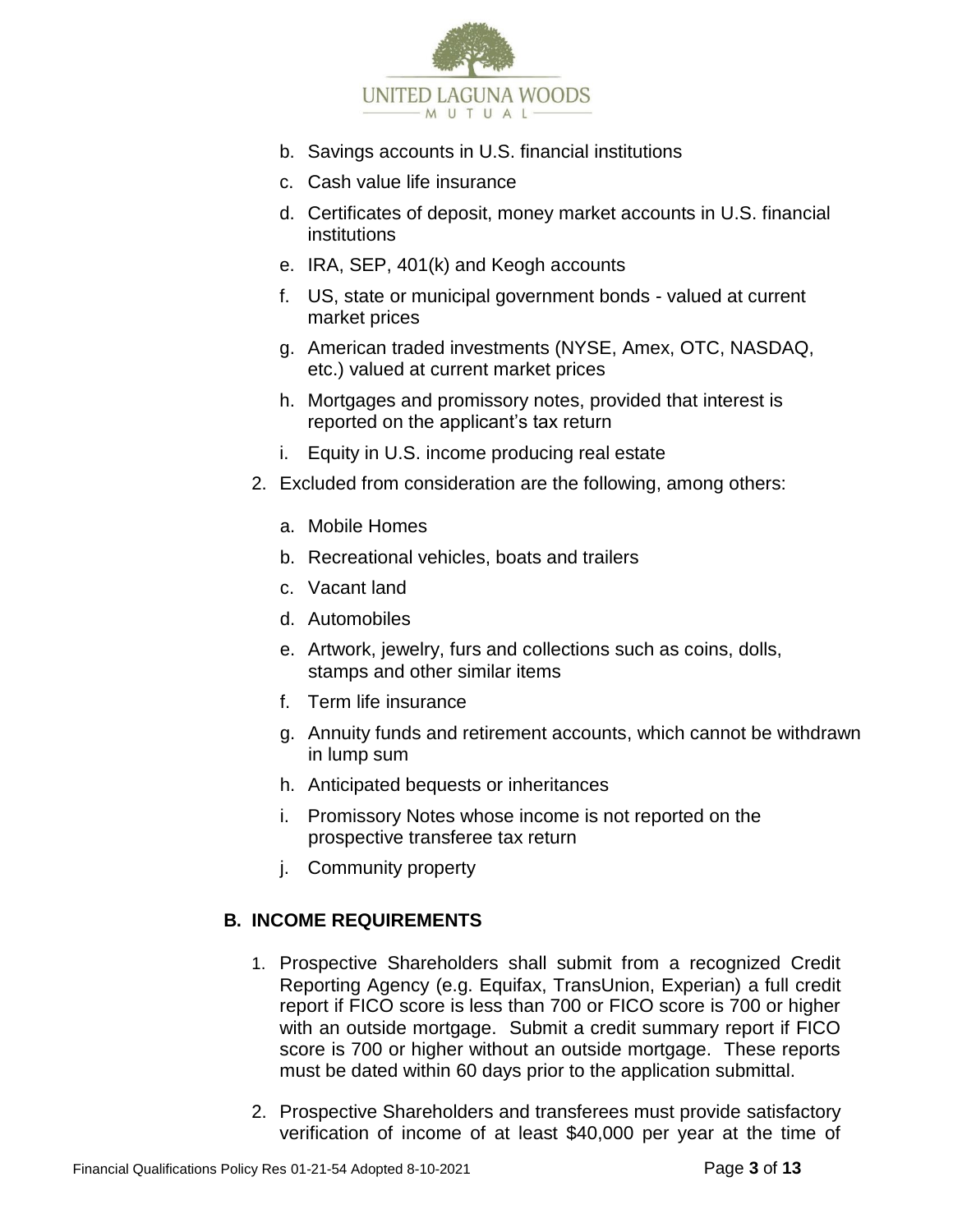

purchase.

- 3. Traditional retirement account assets (e.g., 401K, ERISA, IRA, Profit Sharing, etc.) will be considered as a source of annual income in accordance with this subsection. For the purposes of the income verification requirement pursuant to subsection (a) above, the portion of an Applicant's traditional retirement account assets attributable to said Applicant's annual income shall be deemed to be the greater of the following:
	- **a.** The mandatory annual distributions for the Applicant's retirement accounts; **or**
	- b. The total amount of the Applicant's retirement accounts *multiplied*  by eighty percent (80%), and then *dividing* this product by twentyfive (25) years, as follows:

Attributable Income=(Total Retirement Account Assets x 80%)**÷**25

Traditional retirement accounts may not concurrently satisfy both the income and asset side of the qualification requirements. Only traditional retirement accounts may be calculated to generate "attributable income".

- 4. Acceptable verifications include, among others:
	- a. The most recent Federal Tax returns. If tax returns are not yet filed or applicant is filing an extension for the last calendar year returns, provide a copy of extension filing and supporting W-2s and/or 1099s.
	- b. W 2 Forms or paycheck stubs
	- c. Bank, credit union or investment account statements
	- d. Letters from bankers
	- e. Notices of annuities and Social Security payments
	- f. Pensions
	- g. Trust income
	- h. Disability income
	- i. Residential / commercial property rental income
	- j. Out of state employment income and/or its continuance after relocating to California must be explained by a letter addressed to the board.
- 5. Unacceptable income verifications include, among others:
	- a. Letters from employers, accountants, bookkeepers and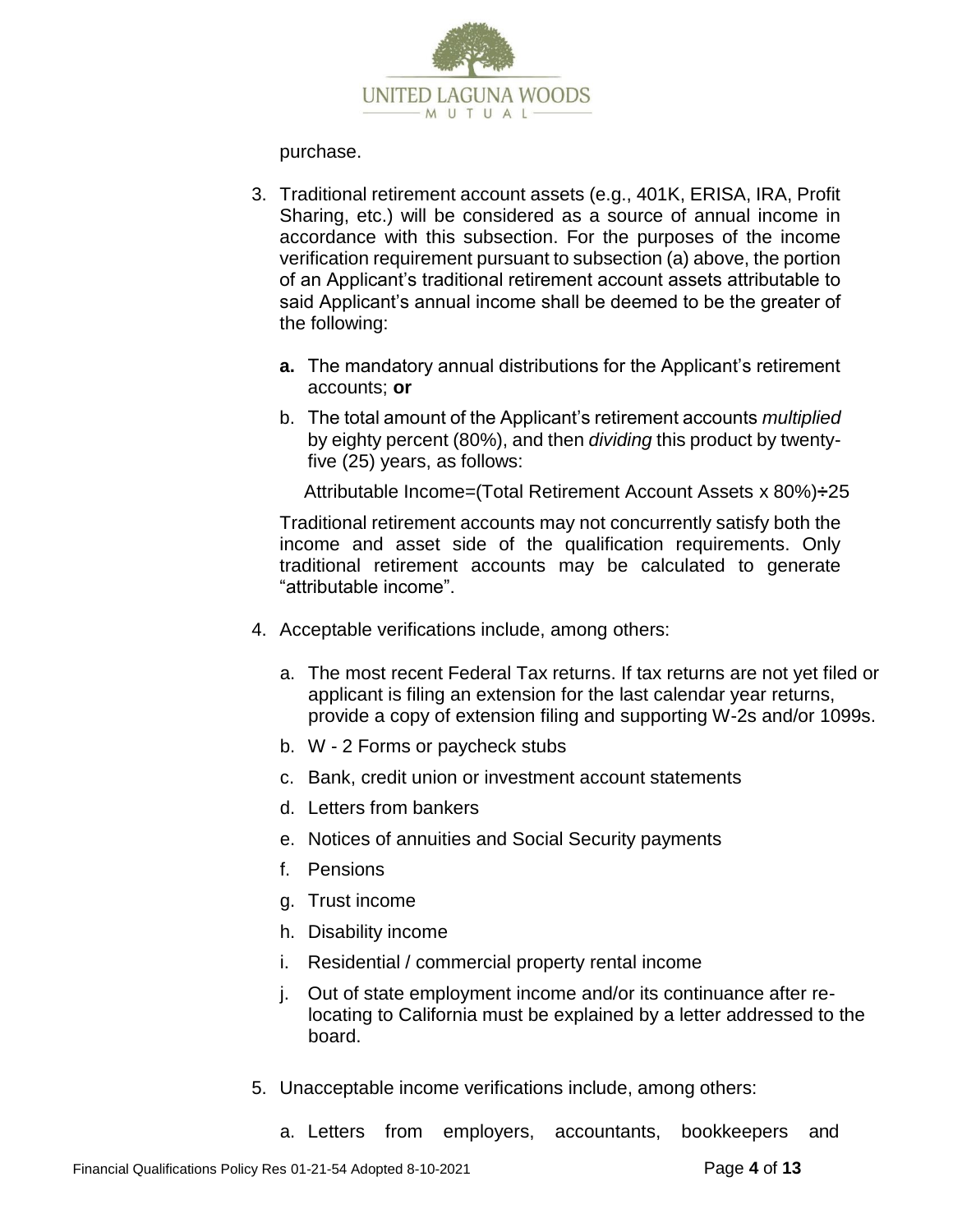

attorneys

- b. Income not reported on Federal income tax returns
- c. Funds held outside US borders

# **C. GUARANTORS**

United will permit the prospective shareholder who does not meet the financial requirements to have a guarantor.

- 1. The guarantor shall provide satisfactory verification of annual income of at least **\$90,000 and marketable or income producing assets of at least \$250,000 plus the manor purchase price**.
- *2. Shareholder financial requirements for the occupying shareholder(s) when they have a guarantor:*
	- **a. Minimum annual income of \$24,000**
	- **b. Minimum verifiable liquid, marketable and/or income producing assets of \$75,000** *at the close of escrow*
- 3. The income and assets of the guarantor are not a substitute for the minimum income and assets needed by the prospective shareholder(s) occupant(s).
- 4. In addition to these requirements, the guarantor shall be required, as set forth herein (Exhibit A) to identify assets from which the financial obligation may be satisfied and authorize UCC financing statements to be filed.
- 5. Guarantor and assets must be located in California.
- 6. A guarantor may only guarantee one unit in theVillage.

# **D. OWNERSHIP OF MULTIPLE MEMBERSHIPS**

United does not permit ownership of more than one cooperative Membership, except under an interim dual Membership agreement which is issued for six months.

# **E. FINANCIAL QUALIFICATION WAIVERS**

1. Shareholders who purchase a replacement Unit do not have to requalify financially for Membership, if there is no change to the Membership vesting and the dual interim agreement is in effect.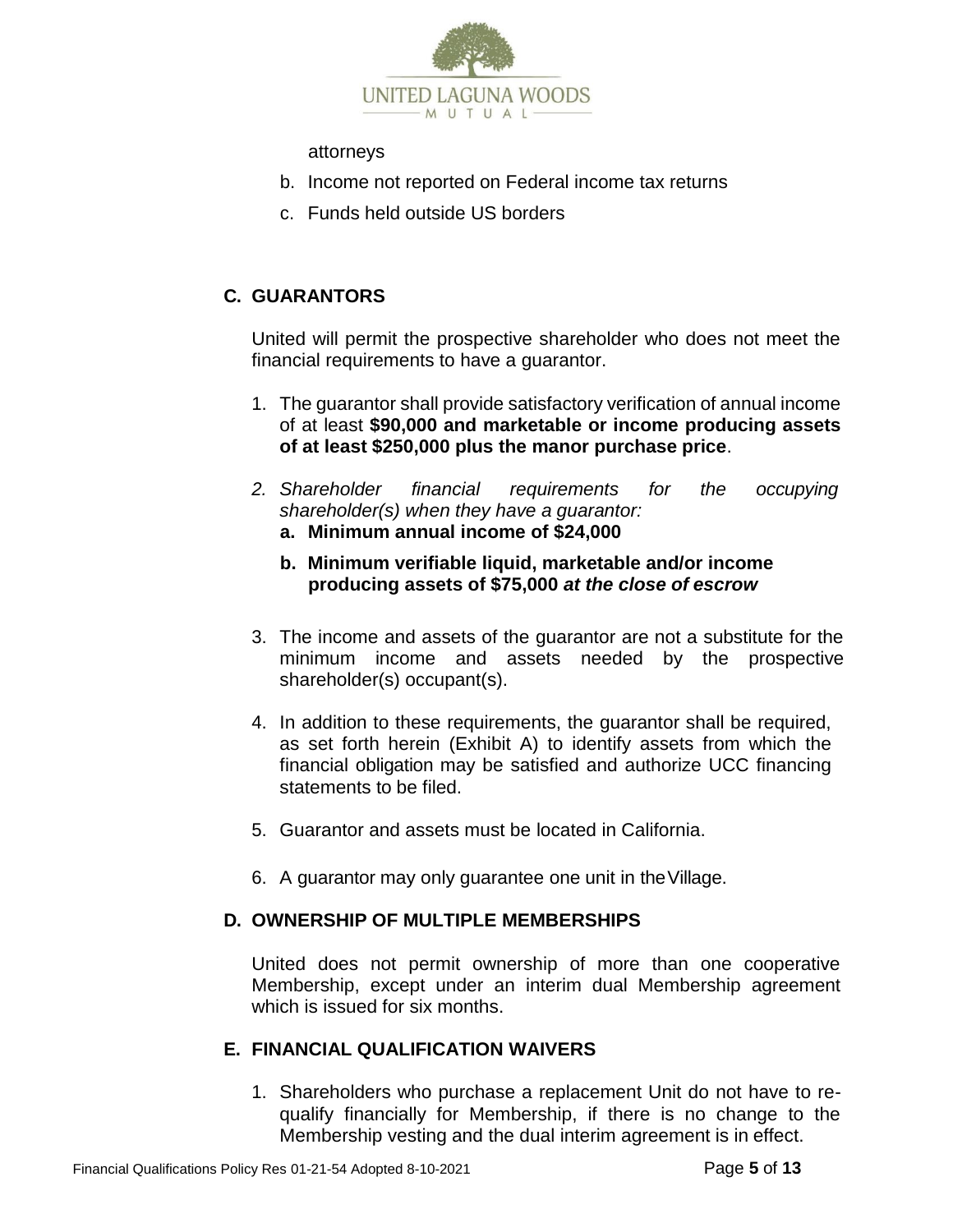

- 2. Current members of one Mutual who wish to purchase in another Mutual are required to meet the financial requirements of the Mutual in which they are purchasing.
- 3. A former member may obtain a waiver of financial qualifications if the replacement Membership is purchased within 90 days of the closing of the sale of the previously owned Membership, and vesting in the new Unit is exactly the same as the vesting in the Unit previously owned.

## **F. DISCRETIONARY AUTHORITY**

United Board of Directors may, but is not obligated to, deny or approve applications for Membership based on the conditions herein. The Board of Directors, exercising prudent business judgement, may also deny or approve, in its sole and absolute discretion, applications based on other material factors, such as, but not limited to, history of bankruptcy, excess liabilities, or history of non-compliance as a member in United, GRF, or other Mutuals in Laguna Woods Village.

## **G. MEMBERSHIP**

Membership in United is created, and starts, with the later occurring of the following:

- 1. Written approval of Membership by the United Board of Directors;
- 2. Issuance of a Membership Stock Certificate;
- 3. The signing of an Occupancy Agreement; and
- 4. Upon close of escrow.

Upon Membership approval the Occupancy Agreement entitles the Member to occupy the Unit for three years, which is automatically renewed for three-year terms per Article 4 of the Occupancy Agreement, unless terminated by transfer or United's non-renewal or termination by the Board of Directors.

#### **IV. Procedure**

Applicants must complete and submit all required forms and verification documents to the escrow firm handling the sales transaction. The required forms and verification documents include: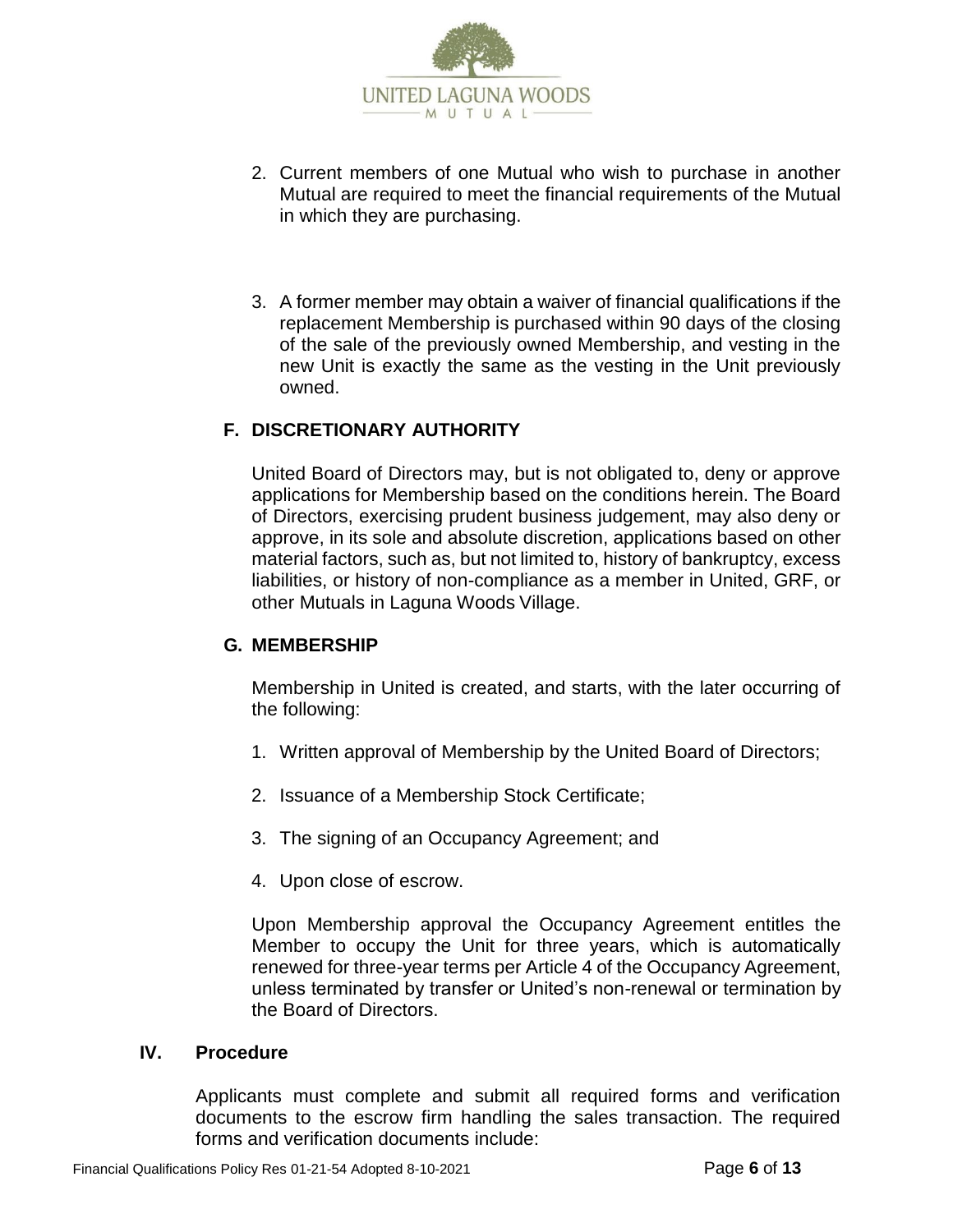

- − The Membership Application with age and identity verification for each person on title;
- − Most recent signed tax returns for each person on title;
- − Responsibility Agreement for Nonstandard Landscape;
- − Responsibility Agreement for Alterations;
- − Memorandum of Occupancy Agreement signed by each applicant;
- − Golden Rain Foundation Trust Facility Fee form;
- − Promissory Note;
- − Financial Statement and Credit Information (income and asset verification for each person on title);
- − Residency Restrictions acknowledgement;
- − Occupancy Agreement signed by each proposed applicant;
- − Addendum to Occupancy Agreement Trustee Membership if applicable;
- − Interim Dual Membership Agreement if applicable;
- − Original Membership Certificate or Lost Instrument Bond or Lender Payoff Demand; and
- − Application for Co-occupancy Permit if applicable.

If a Guarantor is applying, the proposed Guarantor must also submit the most recent signed tax returns, Financial Statement and Credit Information (income and asset verification for each guarantor), Personal Unconditional Continuing Guaranty and Security Agreement (Exhibits A and B).

Upon receipt of the above documents and those required of seller and escrow firm, staff reviews documentation to ensure it is complete and evaluates the financial verifications in light of the corporation's membership requirements. A staff report recommending approval or denial of the applicant is prepared and attached to the membership packet for the Board's consideration and action.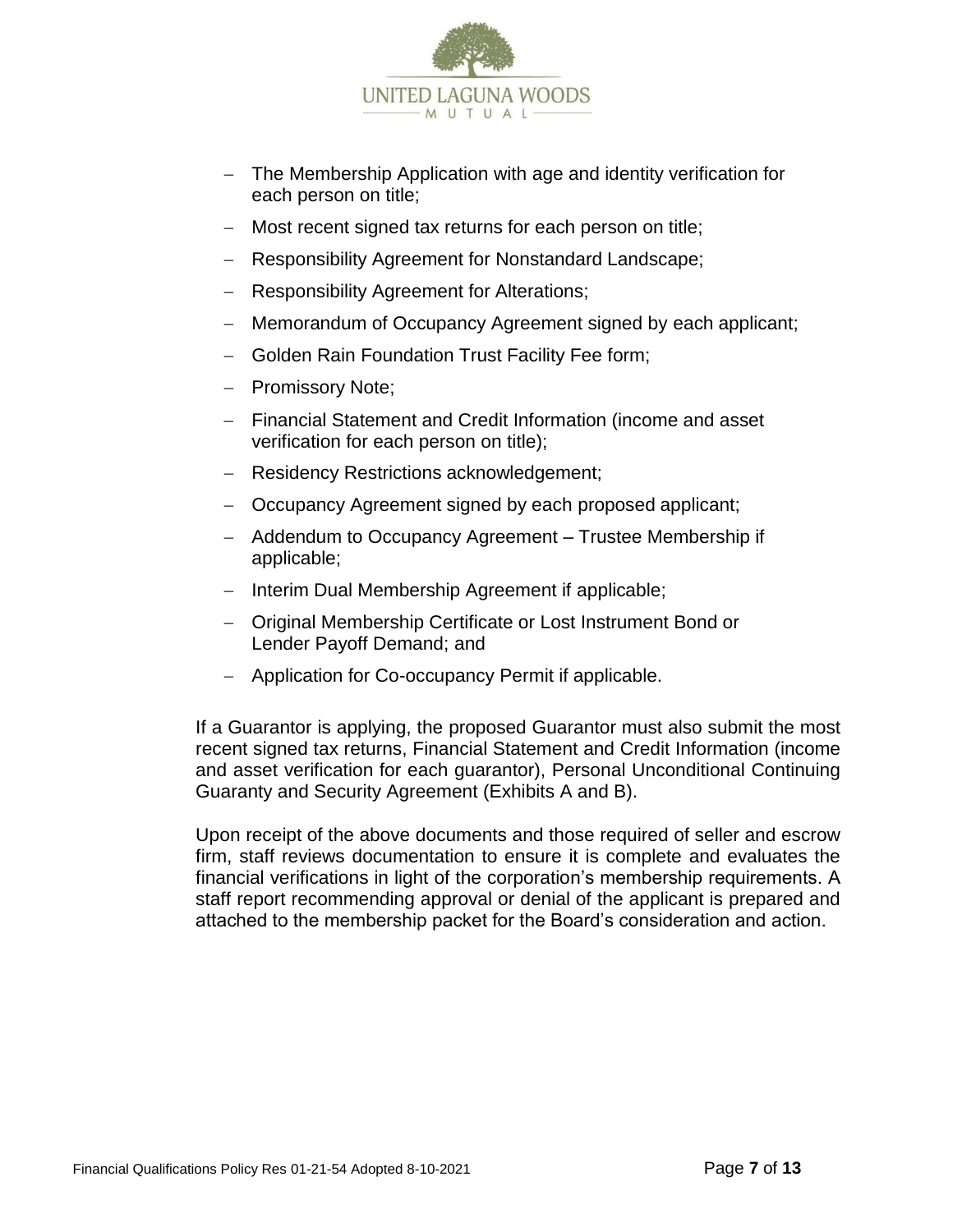

#### **EXHIBIT A**



# **Personal Unconditional Continuing Guaranty and Security Agreement**

#### **The Parties**

| Member(s):               | (collectively, the "Member") |
|--------------------------|------------------------------|
| <b>Property Address:</b> | (the "Property")             |
| Guarantor:               | ("Guarantor")                |

This Personal Unconditional Continuing Guaranty and Security Agreement (hereinafter "Guaranty") is made this day of by the undersigned, individually, jointly and severally if more than one (hereinafter individually and collectively the "Guarantor"), whose address(es) appear below their signatures hereon, to and for the benefit of: \_\_\_\_\_\_\_\_\_\_\_\_\_\_("Member") and United Laguna Woods Mutual, a California nonprofit mutual benefit corporation (hereinafter "United" or "Corporation").

For purposes of this Guaranty, "Guarantor" is the undersigned who guarantees to pay for the Member's debt and/or obligations if Member should default or otherwise fail to pay a debt and/or obligation(s) to United.

The undersigned Guarantor may only guarantee one unit in the Village. For purposes of this Guaranty, Village means United Laguna Woods, Third Laguna Hills, and The Towers. Guarantor warrants and represents it has not and will not guarantee another unit in the Village.

In consideration of the mutual covenants and agreements herein, and for other valuable consideration, the receipt and sufficiency of which are hereby acknowledged, Guarantor warrants to, and covenants with, United as follows:

## **1. Personal Unconditional Continuing Guaranty**

Guarantor, individually, jointly and severally, unconditionally and absolutely guarantees the due and punctual payment of the Indebtedness, as hereinafter defined (without deduction for any claim, setoff or counterclaim of Guarantor, or for the loss of contribution of a co-guarantor, if any) of Member to United, on demand in lawful money of the United States. The term "Indebtedness" is used herein in its most comprehensive sense and includes the Monthly Carrying Charge payable by the Member to United, all assessments, fines or other monetary charges levied in the name of United pursuant to the applicable Occupancy Agreement, Bylaws or other governing documents of United, and California law, all as now existing or as may be hereafter amended, any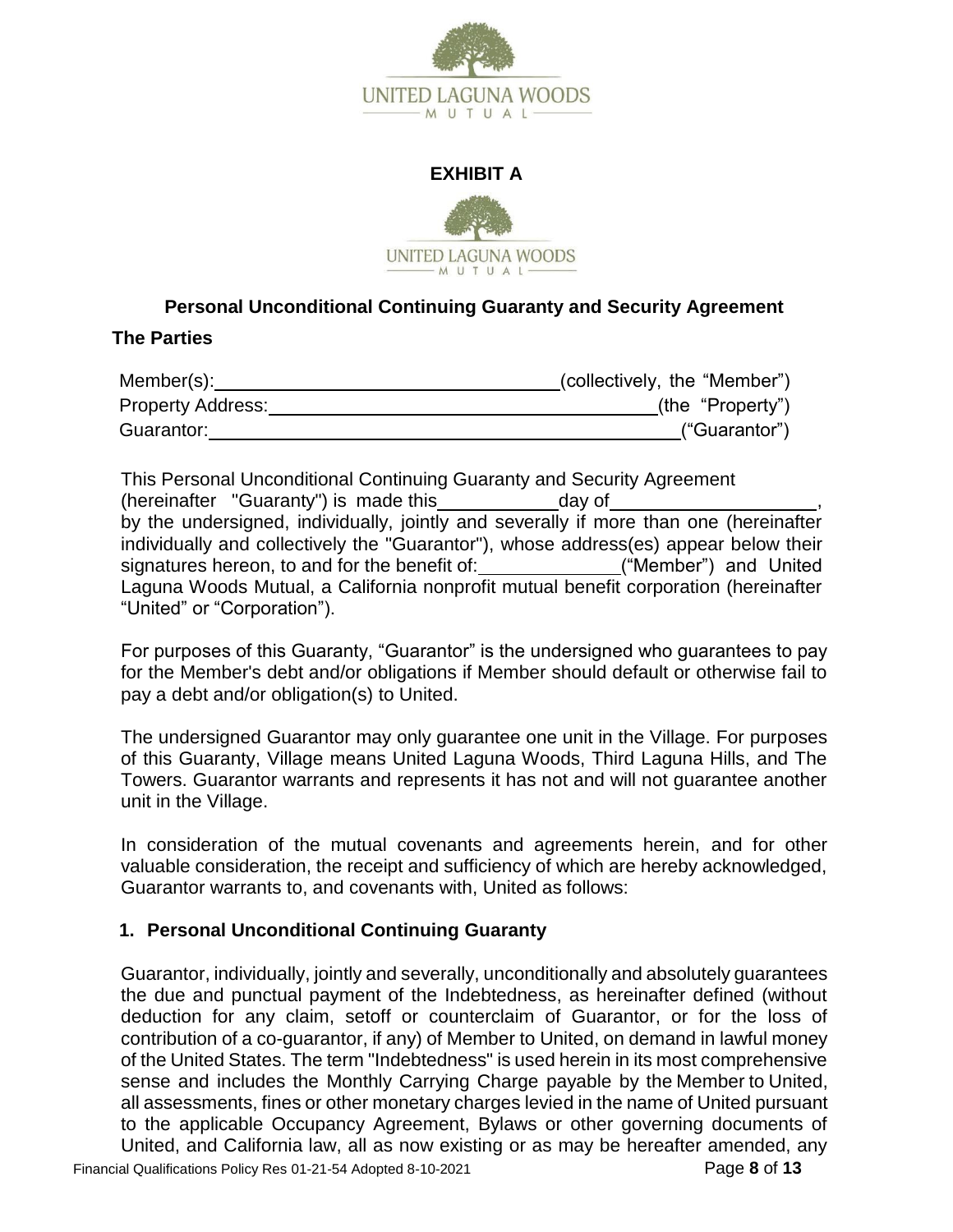

and all advances, debts, obligations and liabilities of Member or any one or more of them, now or hereafter made, incurred or created, whether voluntary or involuntary, and however arising, whenever due, and whether absolute or contingent, liquidated or unliquidated, determined or undetermined, and whether Member may be liable individually or jointly with others, or whether recovery upon such Indebtedness may be or hereafter become barred by any statute of limitations, or whether such Indebtedness may be or hereafter becomes otherwise unenforceable.

The obligation of Guarantor is a primary, continuing and unconditional obligation of payment and performance. This Guaranty shall be effective regardless of the solvency or insolvency of Guarantor at any time or the subsequent incorporation, reorganization, merger or consolidation of Guarantor, or any other change in composition, nature, personnel, ownership or location of Guarantor. This Guaranty is non-revocable by Guarantor.

Guarantor shall at all times satisfy the minimum financial requirements required by United, which financial requirements may be amended by United's Board of Directors from time to time.

The obligations of Guarantor herein cannot be assigned or transferred in any manner whatever, directly or indirectly, by operation of law or otherwise, without the prior written consent of United, which consent may be withheld in any circumstances. However, Guarantor agrees that this Guaranty shall inure to the benefit of and may be enforced by United and by any subsequent holder or assigned of any and all of the Indebtedness and shall be binding upon and enforceable against Guarantor and Guarantor's executors, administrators, legal representatives, successors and assigns.

The obligations hereunder are joint and several, and independent of the obligations of Member. A separate action or actions may be brought and prosecuted by Corporation against Guarantor whether action is brought against Member or whether Member be joined in any such action or actions; and Guarantor waives the benefit of any statute of limitations affecting their liability hereunder or the enforcement thereof.

Guarantor authorizes Corporation, without notice or demand and without affecting Guarantor's liability hereunder, from time to time to (a) renew, compromise, extend, accelerate, or otherwise change the time for payment of, or otherwise change the terms of the Indebtedness or any part thereof, including increasing or decreasing the rate of interest thereon; (b) take and hold security for the payment of this guaranty or the Indebtedness guaranteed, and exchange, enforce, waive and release any such security; (c) apply such security and direct the order or manner of sale thereof as Corporation in its discretion may determine; and (d) release or substitute any one or more of the endorsers or Guarantor. Corporation may, without notice, assign this Guaranty in whole or part. Without limiting the foregoing, Guarantor hereby waives the rights and benefits under California Civil Code ("CC") Section 2819, and agrees that Guarantor's liability shall continue even if Corporation allows any Indebtedness of Members in any respect or Corporation's remedies or rights against Member are in any way impaired or suspended without United's consent.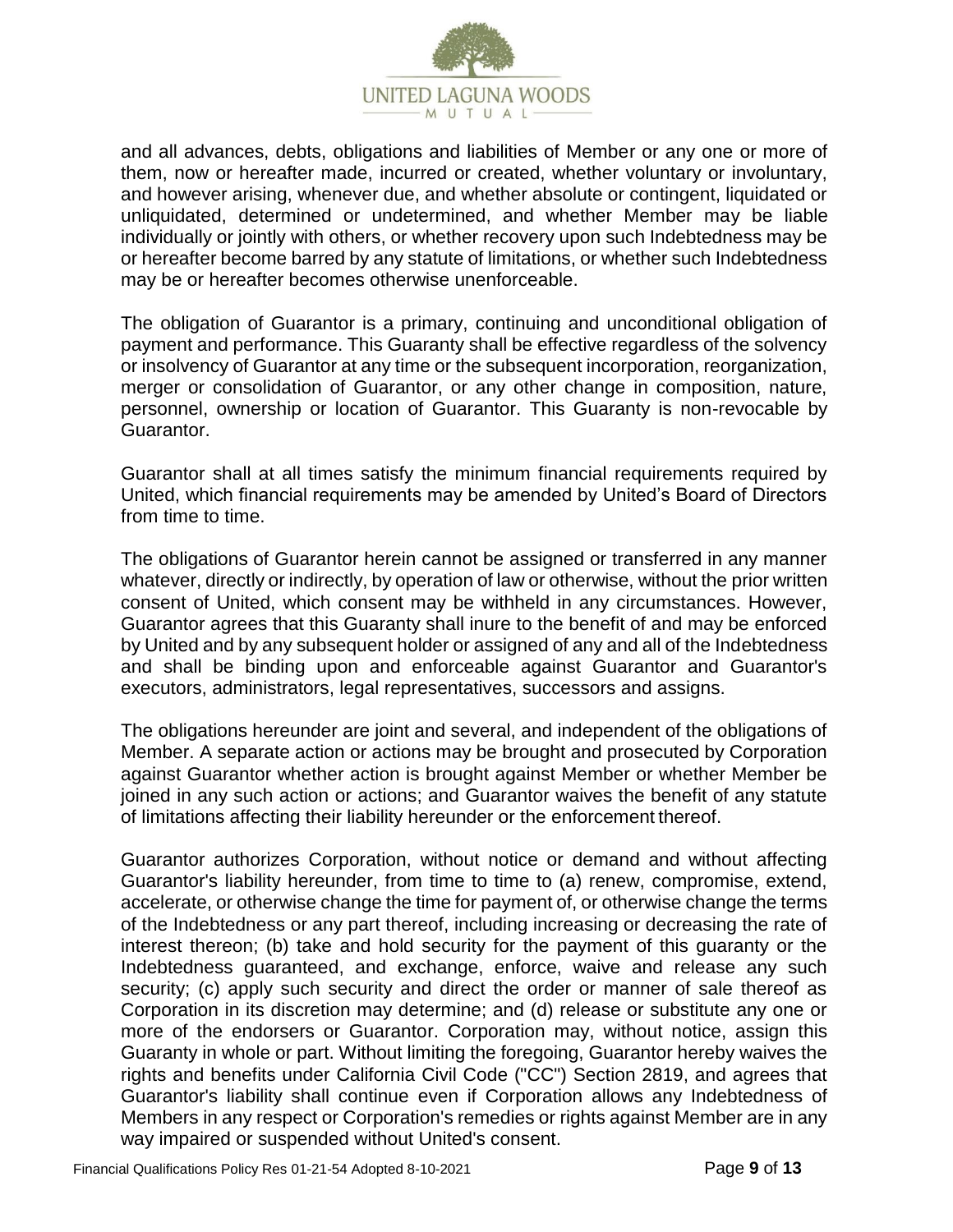

Guarantor waives any right to require Corporation to (a) proceed against Member; (b) proceed against or exhaust any security held from Member; or (c) pursue any other remedy in Corporation's power whatsoever. Guarantor waives any defense arising by reason of any disability or other defense of Member or by reason of the cessation from any cause whatsoever of the liability of Members. Until all Indebtedness of Members to Corporation shall have been paid in full, even though such indebtedness is in excess of Guarantor's liability hereunder, Guarantor shall have no right of subrogation, and waives any right to enforce any remedy which Corporation now has or may hereafter have against Member, and waives any benefit of, and any right to participate in any security now or hereafter held by United. Guarantor waives diligence and all presentments, demands for performance, notices of nonperformance, protests, notices of protest, notices of dishonor, and notices of acceptance of this Guaranty and of the existence, creation, or incurring of new and additional Indebtedness. Notwithstanding, Guarantor will receive copies, at the discretion of United or upon Guarantor's written request, of Member's late payment notices.

Guarantor agrees to pay reasonable attorneys' fees and all other costs and expenses which may be incurred by Corporation in the enforcement of this Guaranty or any attempts to collect any of the obligations of Member whether or not Corporation files suit against Member and Guarantor.

In all cases where there is but a single Member or a single Guarantor, then all words used herein in the plural shall be deemed to have been used in the singular where the context and construction so require; and when there is more than one Member named herein, or when this Guaranty is executed by more than one Guarantor, the word "Members" and the word "Guarantors" respectively shall mean all and any one or more of them.

All obligations of Guarantor shall be performed at Laguna Woods, California. At all times herein, Guarantor's primary residence and/or, if an entity, place of business, filing, registration or incorporation shall be in the State of California, and Guarantor's assets shall also be located in California. United may, from time to time, change or modify any obligation between Member and United in any manner it may deem fit and such change shall not affect the liability of Guarantor in any manner. Guarantor further waives all right to require United to proceed against the Member or any other person, firm or corporation, or to pursue any other remedy available to United. All rights of United herein or otherwise shall be cumulative and no exercise, delay in exercising, or omission to exercise any right of United shall be deemed a waiver and every right of this Corporation may be exercised repeatedly. Any and all property of the undersigned, whether community or separate or otherwise, may be applied to the payment of any obligation arising hereunder.

#### **2. Security Interest; Financial Information**

Guarantor hereby grants to United a continuing first priority security interest in and to all Guarantor's assets set forth on the attached Exhibit B ("Secured Collateral"). Guarantor authorizes United to cause UCC financing statements to be filed, UCC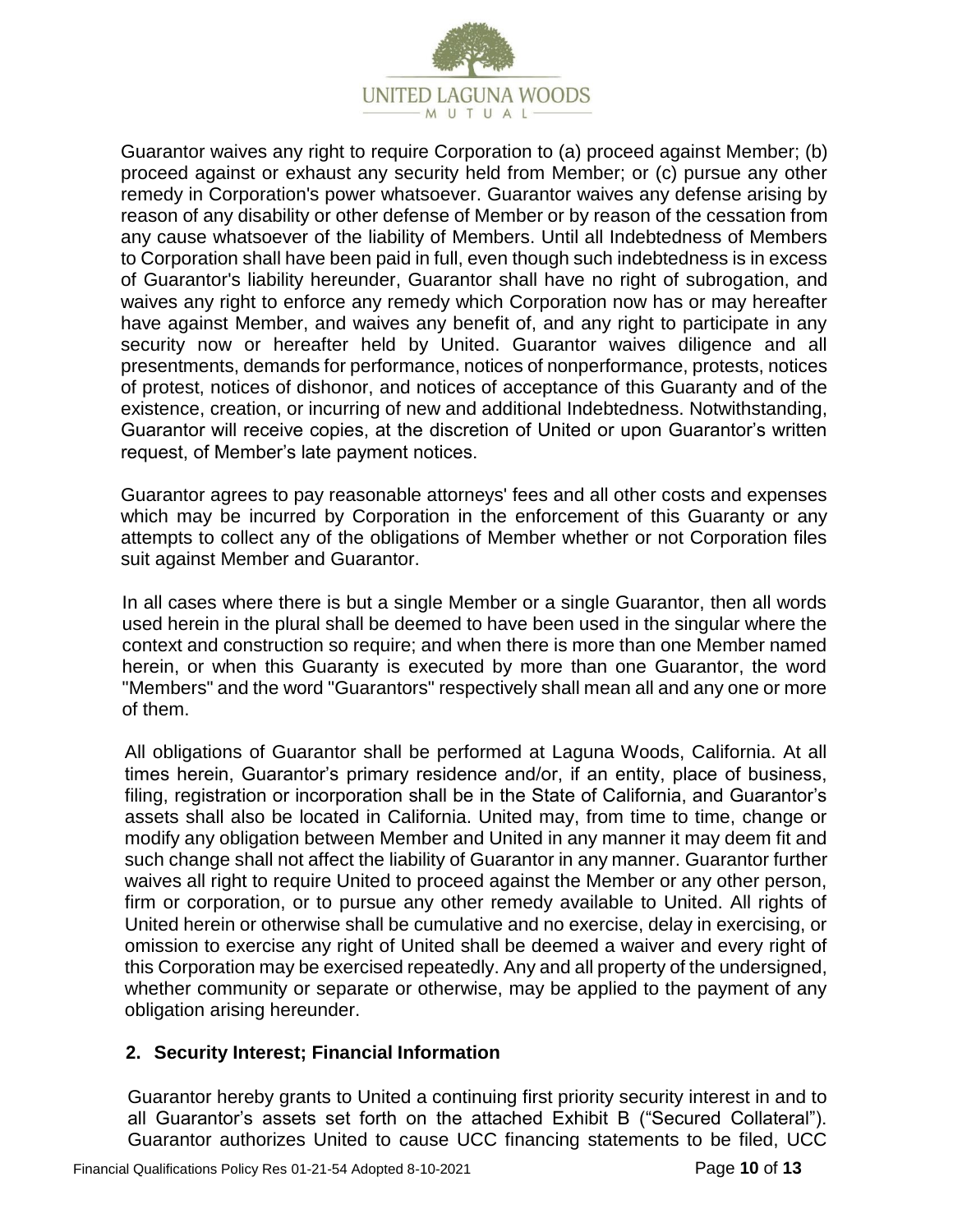

financing statement amendments and UCC financing statement continuation statements with respect to the Secured Collateral. The collateral in which a security interest is hereby granted includes all of the rights, titles, and interests of Guarantor in and to the Secured Collateral.

Guarantor hereby authorizes United to cause at any time and from time to time filing in any filing office in any jurisdiction any initial financing statements and/or any amendments thereto required to perfect or continue the perfection in the security interests granted hereby, including financing statements that: (a) indicate the Secured Collateral as being of an equal or lesser scope or with greater detail and (b) provide any other information required by Part 5 of Article 9 of the UCC for the sufficiency or filing office acceptance of any financing statement or amendment, including whether Guarantor is an organization, the type of organization and any organizational identification number issued to Guarantor. Guarantor hereby authorizes United at any time and from time to time to correct or complete, or to cause to be corrected or completed, any financing statements, continuation statements or other such documents as have been filed naming Guarantor as debtor and United as secured party. United is hereby authorized to give notice to any creditor or any other person as may be necessary or desirable under applicable laws to evidence, protect, perfect, or enforce the security interest granted to United in the Secured Collateral.

United may on an annual basis verify Guarantor's financial information provided to United pursuant to this Guaranty.

## **3. Requirement of Guaranty**

Guarantor is executing and delivering this Guaranty in order to induce United to enter into an Occupancy Agreement with and accept an application for Membership from Member. Guarantor acknowledges, agrees, represents and warrants that Guarantor benefits from same and that such benefit is sufficient consideration for the entry of Guarantor into this Guaranty.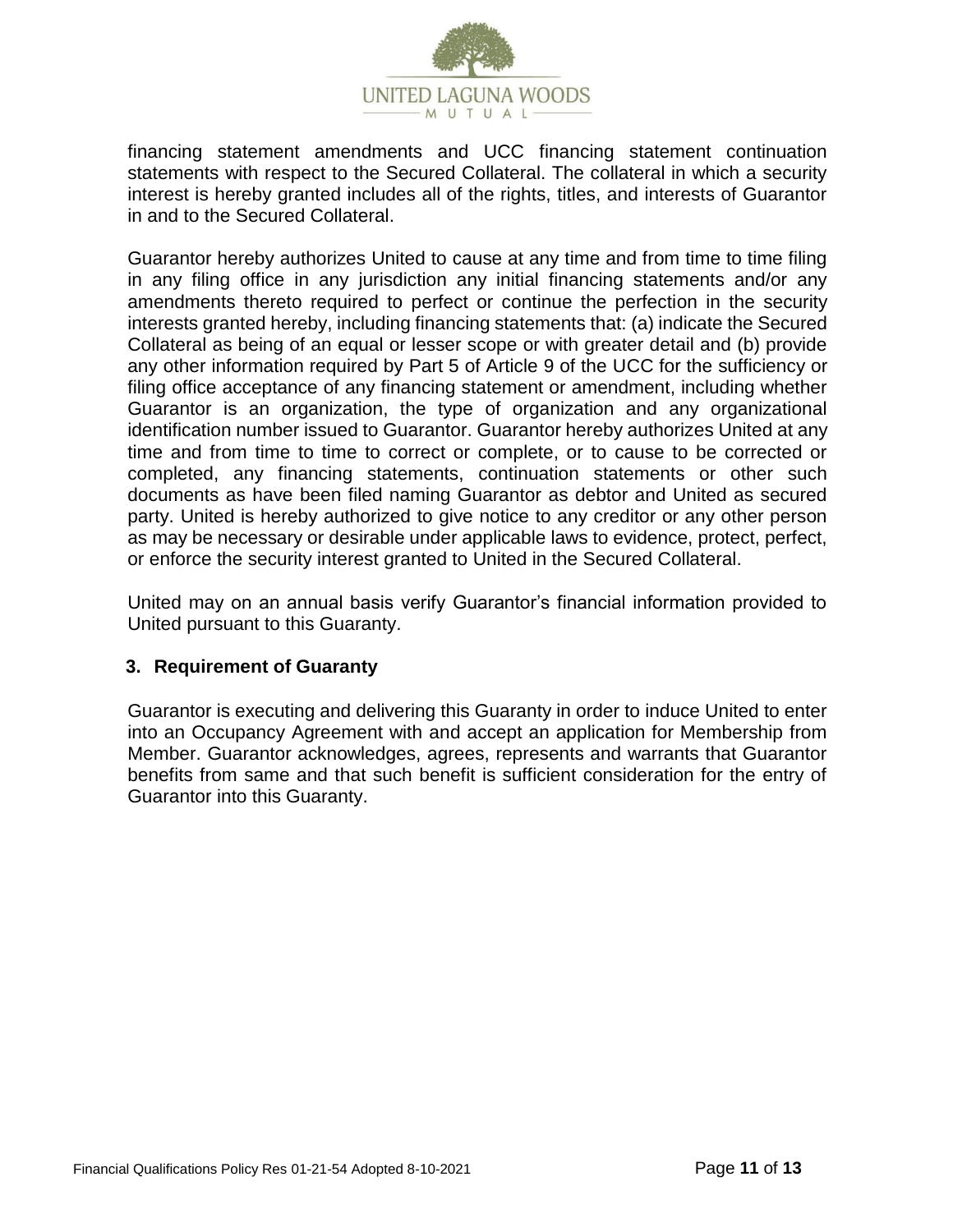

IN WITNESS WHEREOF, this Guaranty has been duly executed and delivered as of the date first written above.

| <b>Guarantor</b>                                                                                               |                                 |
|----------------------------------------------------------------------------------------------------------------|---------------------------------|
| Signature: <u>contained</u>                                                                                    |                                 |
|                                                                                                                |                                 |
|                                                                                                                |                                 |
|                                                                                                                |                                 |
| <b>Guarantor</b>                                                                                               |                                 |
| Signature: <u>Communications</u>                                                                               |                                 |
|                                                                                                                |                                 |
|                                                                                                                |                                 |
|                                                                                                                |                                 |
| <b>Accepted</b>                                                                                                |                                 |
| <b>United Laguna Woods Mutual</b>                                                                              |                                 |
| Signature: Management Contract of Signature:                                                                   |                                 |
| Print Name: Name: Name and Name and Name and Name and Name and Name and Name and Name and Name and Name and Na |                                 |
| Title: <u>www.community.community.com</u>                                                                      |                                 |
| <b>United Laguna Woods Mutual</b>                                                                              |                                 |
|                                                                                                                | Dated: ________________________ |
|                                                                                                                |                                 |
|                                                                                                                |                                 |